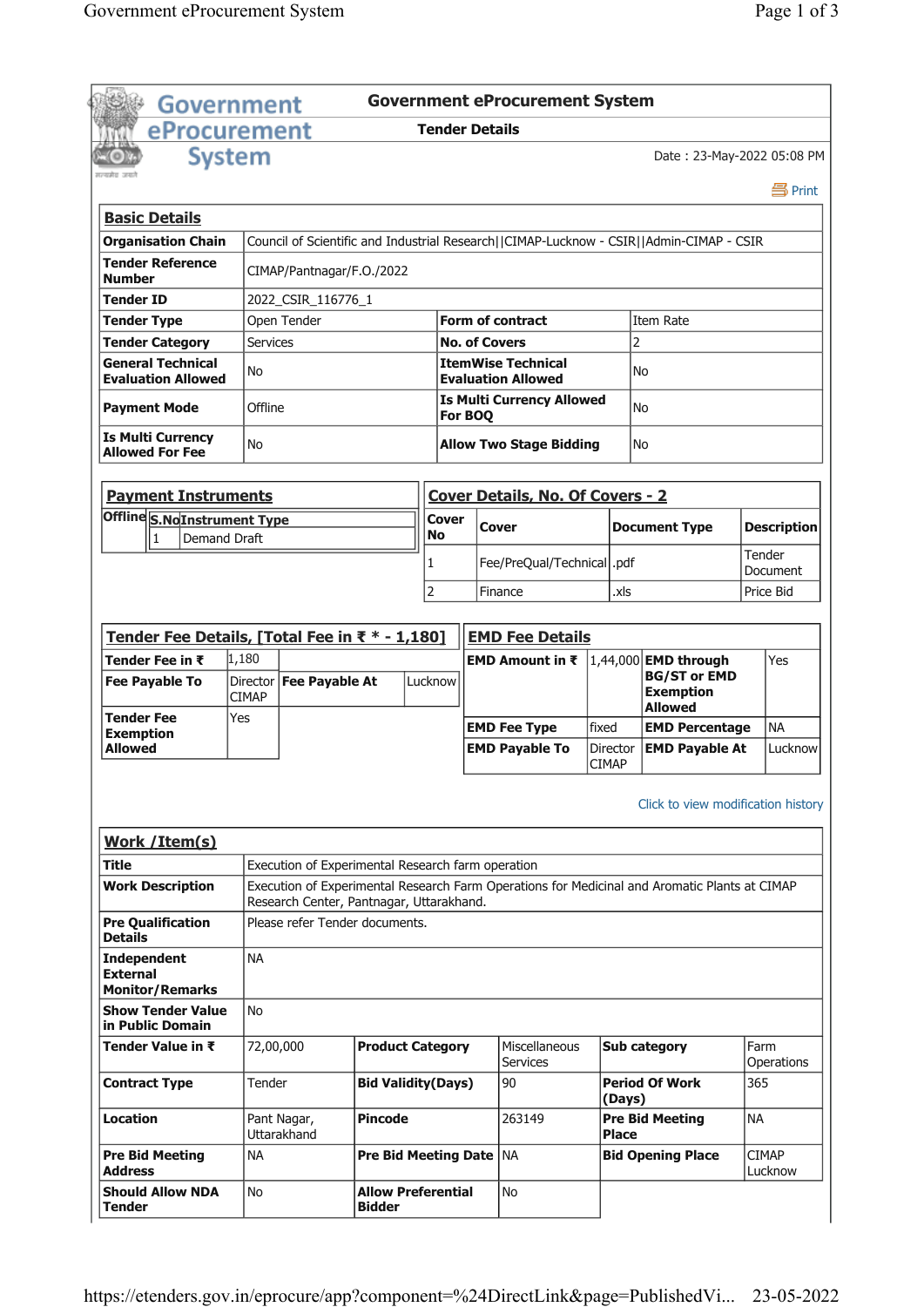| <b>Critical Dates</b>                         |                      |                                      |                      |
|-----------------------------------------------|----------------------|--------------------------------------|----------------------|
| <b>Publish Date</b>                           | 23-May-2022 05:08 PM | <b>Bid Opening Date</b>              | 07-Jun-2022 03:00 PM |
| Document Download / Sale<br><b>Start Date</b> | 23-May-2022 06:00 PM | Document Download / Sale End<br>Date | 06-Jun-2022 12:00 PM |
| Clarification Start Date                      | 23-May-2022 06:00 PM | <b>Clarification End Date</b>        | 02-Jun-2022 12:00 PM |
| <b>Bid Submission Start Date</b>              | 23-Mav-2022 06:00 PM | <b>Bid Submission End Date</b>       | 06-Jun-2022 12:00 PM |

| <b>Tender Documents</b>              |                           |                      |                    |                                                                                                                                              |                                 |
|--------------------------------------|---------------------------|----------------------|--------------------|----------------------------------------------------------------------------------------------------------------------------------------------|---------------------------------|
| <b>NIT</b><br><b>Document</b>        | <b>S.No Document Name</b> |                      | <b>Description</b> |                                                                                                                                              | <b>Document</b><br>Size (in KB) |
|                                      | Tendernotice_1.pdf        |                      |                    | Execution of Experimental Research Farm<br>Operations for Medicinal and Aromatic Plants at<br>CIMAP Research Center, Pantnagar, Uttarakhand. | 927.80                          |
| <b>Work Item</b><br><b>Documents</b> | <b>S.No Document Type</b> | <b>Document Name</b> |                    | <b>Description</b>                                                                                                                           | <b>Document</b><br>Size (in KB) |
|                                      | <b>Tender Documents</b>   | Farm.pdf             |                    | <b>Execution of Experimental</b><br>Research Farm Operations<br>for Medicinal and Aromatic<br>Plants at CIMAP Research                       | 915.19                          |

|  | Tender Documents | Farm.bdf       | Plants at CIMAP Research<br>Center, Pantnagar,<br>Uttarakhand.                                                                                               | 915.IY |
|--|------------------|----------------|--------------------------------------------------------------------------------------------------------------------------------------------------------------|--------|
|  | <b>BOO</b>       | BOO 127296.xls | <b>Execution of Experimental</b><br>Research Farm Operations<br>for Medicinal and Aromatic<br>Plants at CIMAP Research<br>Center, Pantnagar,<br>Uttarakhand. | 321.50 |

| <b>Auto Extension Corrigendum Properties for Tender</b> |                                                           |                                     |  |
|---------------------------------------------------------|-----------------------------------------------------------|-------------------------------------|--|
|                                                         | Iteration   No. of bids required for bid opening a tender | Tender gets extended to No. of days |  |
|                                                         |                                                           |                                     |  |

|        | <u>Bid Openers List</u>    |                        |                            |  |  |
|--------|----------------------------|------------------------|----------------------------|--|--|
| l S.No | <b>Bid Opener Login Id</b> | <b>Bid Opener Name</b> | Certificate Name           |  |  |
|        | lajeet.eproc@csir.res.in   | Aieet Verma            | <b>AJEET VERMA</b>         |  |  |
|        | amkhan.eproc@csir.res.in   | Ahmad Mujtaba Khan     | AHMAD MUJTABA KHAN         |  |  |
|        | hc.eproc@csir.res.in       | henkholien Chongloi    | <b>HENKHOLIEN CHONGLOI</b> |  |  |
| 14.    | jaim.eproc@csir.res.in     | Jai Menon              | <b>JAI SHANKAR MENON</b>   |  |  |

| <b>GeMARPTS Details</b> |                                                                                                                                             |
|-------------------------|---------------------------------------------------------------------------------------------------------------------------------------------|
| <b>GeMARPTS ID</b>      | ISWPNID0SITNA                                                                                                                               |
| <b>Description</b>      | Execution of Experimental Research Farm Operations for Medicinal and Aromatic Plants at  <br>CIMAP Research Center, Pantnagar, Uttarakhand. |
| Report Initiated On     | 23-Mav-2022                                                                                                                                 |
| Valid Until             | 22-Jun-2022                                                                                                                                 |

| <b>Tender Properties</b>                        |     |                                       |     |
|-------------------------------------------------|-----|---------------------------------------|-----|
| <b>Auto Tendering</b><br><b>Process allowed</b> | No  | <b>Show Technical bid status</b>      | Yes |
| <b>Show Finance bid</b><br>status               | Yes | <b>Show Bids Details</b>              | Yes |
| <b>BoO Comparative Chart Normal</b><br>Imodel   |     | BoQ Compartive chart decimal places 2 |     |
| BoQ Comparative Chart<br>Rank Type              |     | Form Based BoO                        | No  |